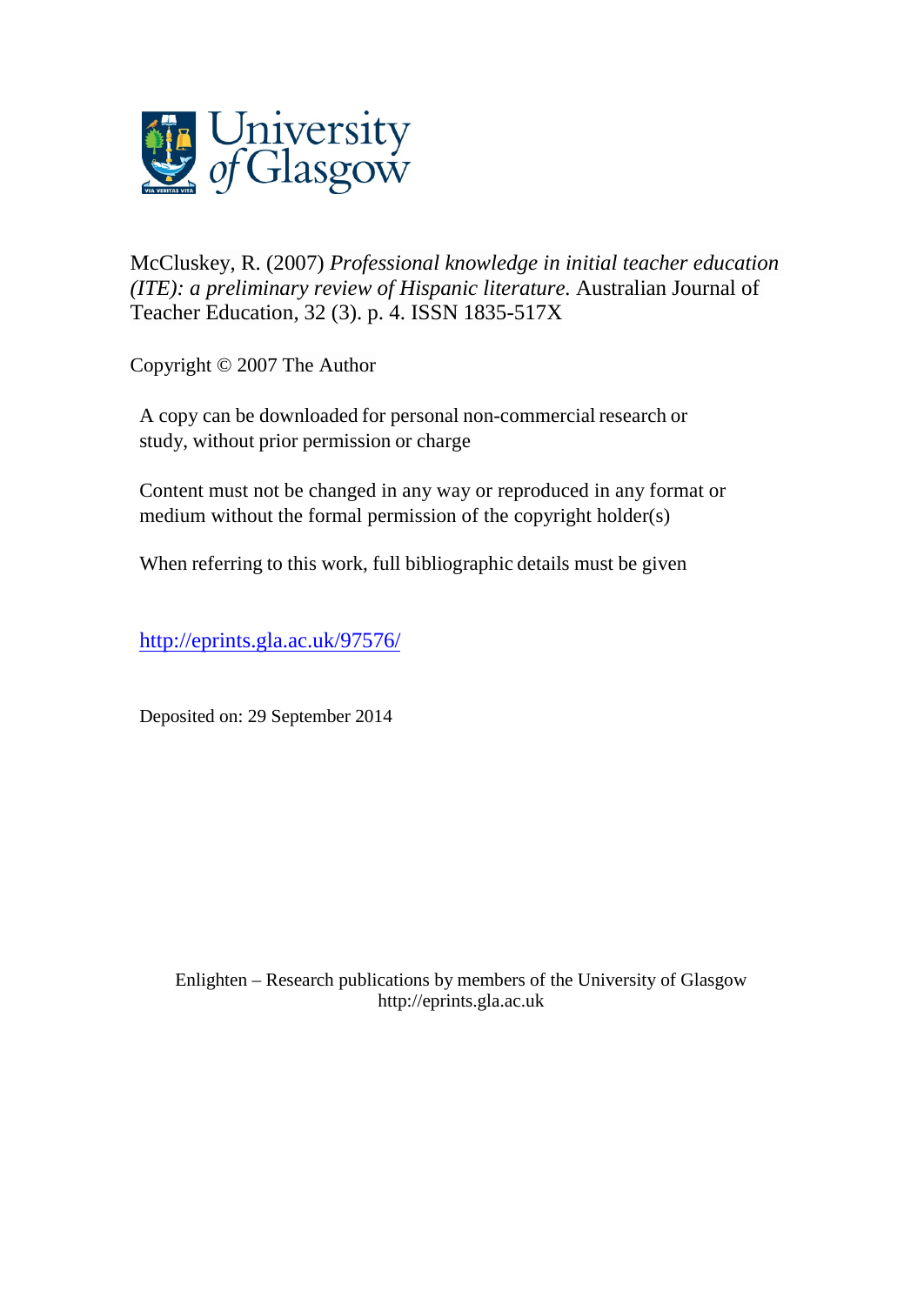# **[Australian Journal of Teacher Education](http://ro.ecu.edu.au/ajte)**

[Volume 32](http://ro.ecu.edu.au/ajte/vol32) | [Issue 3](http://ro.ecu.edu.au/ajte/vol32/iss3) [Article 4](http://ro.ecu.edu.au/ajte/vol32/iss3/4)

2007

# Professional Knowledge in Initial Teacher Education (ITE): a Preliminary Review of Hispanic Literature

Raymond McCluskey *University of Glasgow*

#### Recommended Citation

McCluskey, R. (2007). Professional Knowledge in Initial Teacher Education (ITE): a Preliminary Review of Hispanic Literature. *Australian Journal of Teacher Education, 32*(3). <http://dx.doi.org/10.14221/ajte.2007v32n3.4>

This Journal Article is posted at Research Online. http://ro.ecu.edu.au/ajte/vol32/iss3/4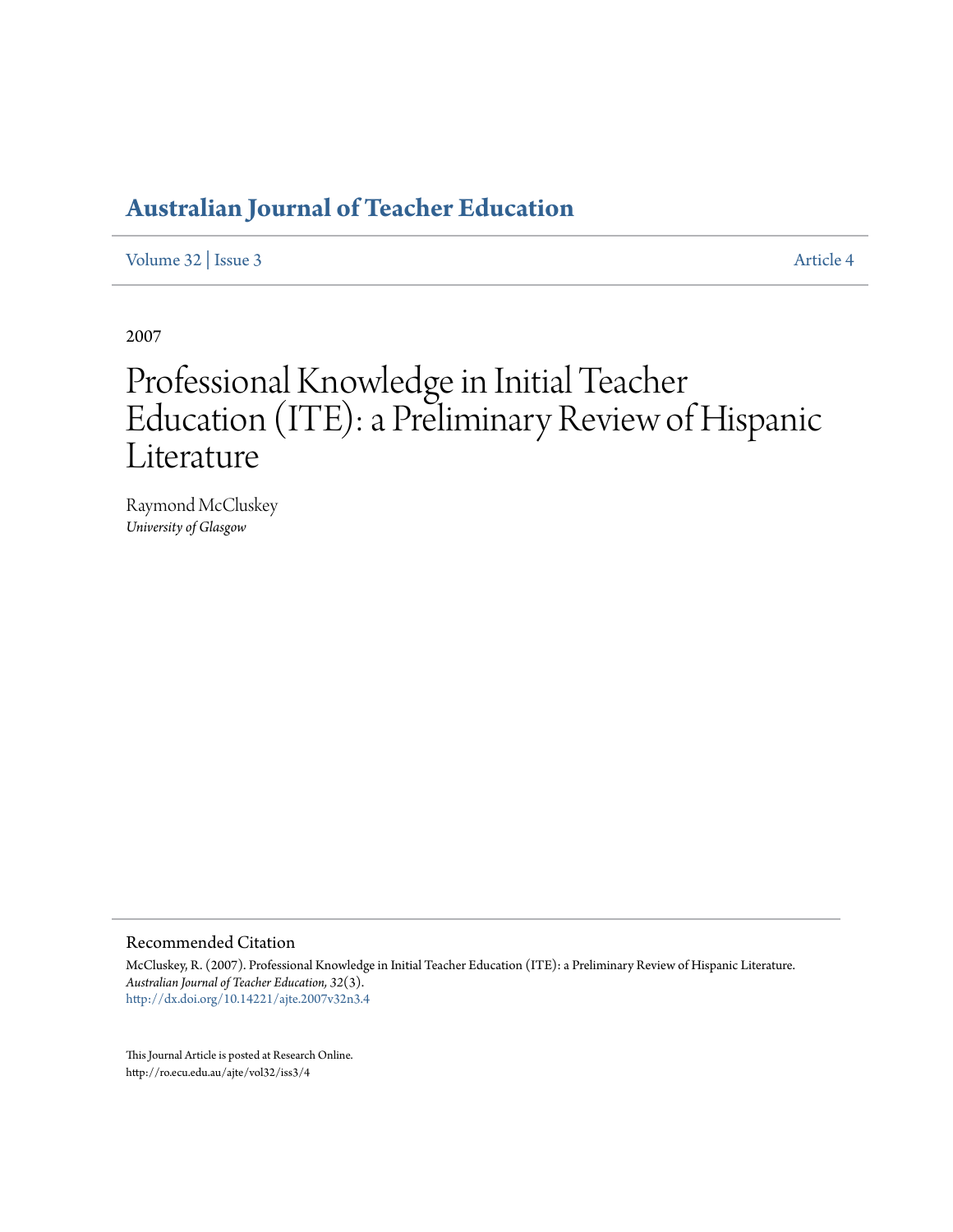# **Professional Knowledge in Initial Teacher Education (ITE): A Preliminary Review of Hispanic Literature**

Raymond McCluskey University of Glasgow (UK)

*Abstract: The global dominance of English as the principal language of international interchange in the teacher education field has, perhaps, diverted English-speaking scholars from the task of reviewing discourses in non-English languages. Taking as its focus the issue of professional knowledge in ITE, the present article considers scholarship predominantly of Spanish origin – to a lesser extent Portuguese and Latin American also – in an effort to begin to form an understanding of both historical antecedents and more recent approaches to professional knowledge in a Hispanic context. While the remit of the present article is one of introducing the work and ideas of significant scholars, it ends in pointing towards the need for further research in seeking to identify more fully what might be distinctive about the Hispanic contribution to a global discussion in the face of new 21st -century realities in teacher education and society more generally.*

# **Introduction**

The advance of more systematic approaches to teacher education in recent decades has seen the emergence of a discipline which is, in effect, the sum of many parts. The examination of the 'professional knowledge' of teachers – its nature and development – is a core area of research in the field with implications for all teacher educators. Unquestionably, there is no shortage of contributors to the on-going debate and certain names are generally recognised as pre-eminent: scholars whose work cannot be ignored by any who might follow their lead. Several come readily to mind: Shulman, Eraut, Schön, Goodson. Throughout the world of teacher education, often by means of skilful translations, such names are recognised and their works amply cited. This is certainly true of Spain and Portugal, as well as the countries of Central and Southern America. Is this, however, a one-sided dialogue, weighted in favour of anglophone literature? Not necessarily so – for it is certainly the case that the work of Luso-Hispanic scholars is communicated beyond their linguistic orbit through publication in journals in English (oftentimes in collaboration with international colleagues), and in attendance at international conferences. Consequently, there is already an appreciation of work of Spanish, Portuguese, or Latin American origin amongst the global teacher education community. This article aims to enhance that wider appreciation through a consideration of predominantly Spanish contributions to the field, with particular focus on the issue of professional knowledge. The majority of the material under consideration has not been translated into English. While there is no particular merit in itself in reading the work of these scholars in their original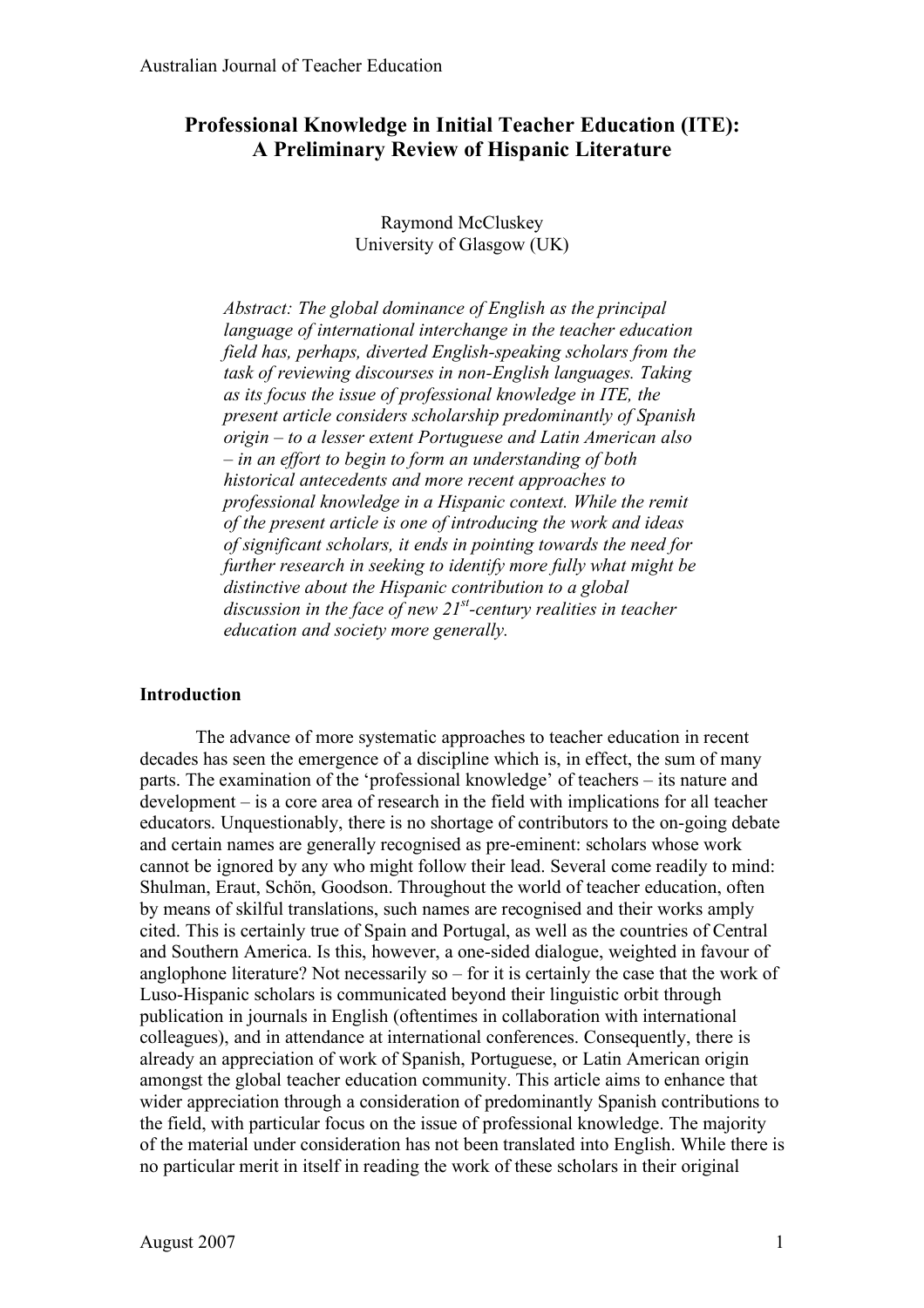languages, encountering the thinking of teacher educators 'in the raw' before the process of translation can, nevertheless, be revealing and rewarding in bridging cultures and approaches. The article, therefore, makes no claim to comprehensiveness: indeed, rather than attempt a detailed overview of Spanish literature in the field, it aims to highlight the contribution of certain significant scholars in particular. At the same time, while the principal scope of the study is Spain itself, relevant references to Portuguese and Latin American scholarship serve not only to add breadth to the discussion, but also to acknowledge the sheer range of innovative material being produced in Luso-Hispanic faculties. Finally, while the brush-strokes employed here may be necessarily broad, an indication of the next step in the future investigation of this theme will be recommended at the article's conclusion.

# **Historical antecedents**

It is important, in the first instance, to gather a sense of historical perspective on the 'professional knowledge' debate in Spain. Some significant research in this area has already been conducted in Spain where, as in Brazil, 'history of education' still preserves its status as a discrete subject in education faculties. Juan Antonio Lorenzo Vicente's important doctoral study (1996) of the formation of secondary school teachers from 1936 to 1970 has been instrumental in transforming the interpretation of educational developments in this era. What his important research clearly demonstrates is that Spaniards were already much exercised over the *type* of 'professional knowledge' which beginning teachers required even before the period of transition from dictatorship in the 1970s and 1980s. Given the anonymity of Spanish educationalists of the Francoist period beyond their own geographical or linguistic borders, it is not a mere statement of the obvious to declare to an English-speaking readership that these pedagogical developments were taking place. Out of the context of political and ideological constraints which permeated intellectual discourse after the Spanish Civil War, shadows of educationally progressive themes began to emerge: Tomás Alvira on the need to bring balance to the *theory-practice* relationship; Antonio Cristino Floriano Cumbreño effectively outlining an embryonic *pupil-centred* learning in advocating formation in child psychology for beginning teachers; Victor García Hoz arguing for a more integrated approach to the pupil as a *whole person* rather than a mere receptor of subject knowledge; María Angeles Galino advocating the fundamental need for an epistemological grasp of the nature of teacher-knowledge *amongst* teachers themselves (Lorenzo Vicente, 1996, pp. 857-866). While some of these principal players in the field, with hindsight, might be criticised for their closeness to institutions emergent and sponsored under the Francoist regime (Viñao, 2004, p. 65), there can be no denying the fact that, pre-Schön and pre-Shulman, the stirrings of indigenous pressures towards a reforming discourse on professional knowledge in teacher education and its purpose were prevalent. Indeed, Lorenzo Vicente relates in a footnote that a series of 'pedagogical reunions' in Santander between 1945 and 1953 must take the credit as the springboard in Spain for the idea that it is not enough for teachers to know *what* is taught but rather to acknowledge that teaching is a task which has a practical aspect which must be studied and acquired with effort (Lorenzo Vicente, 861, n. 129).

It is indubitable, therefore, that in searching for the roots of Spanish perspectives on professional knowledge in teaching, additional research is required in order to construct a more comprehensive and complex understanding of the inter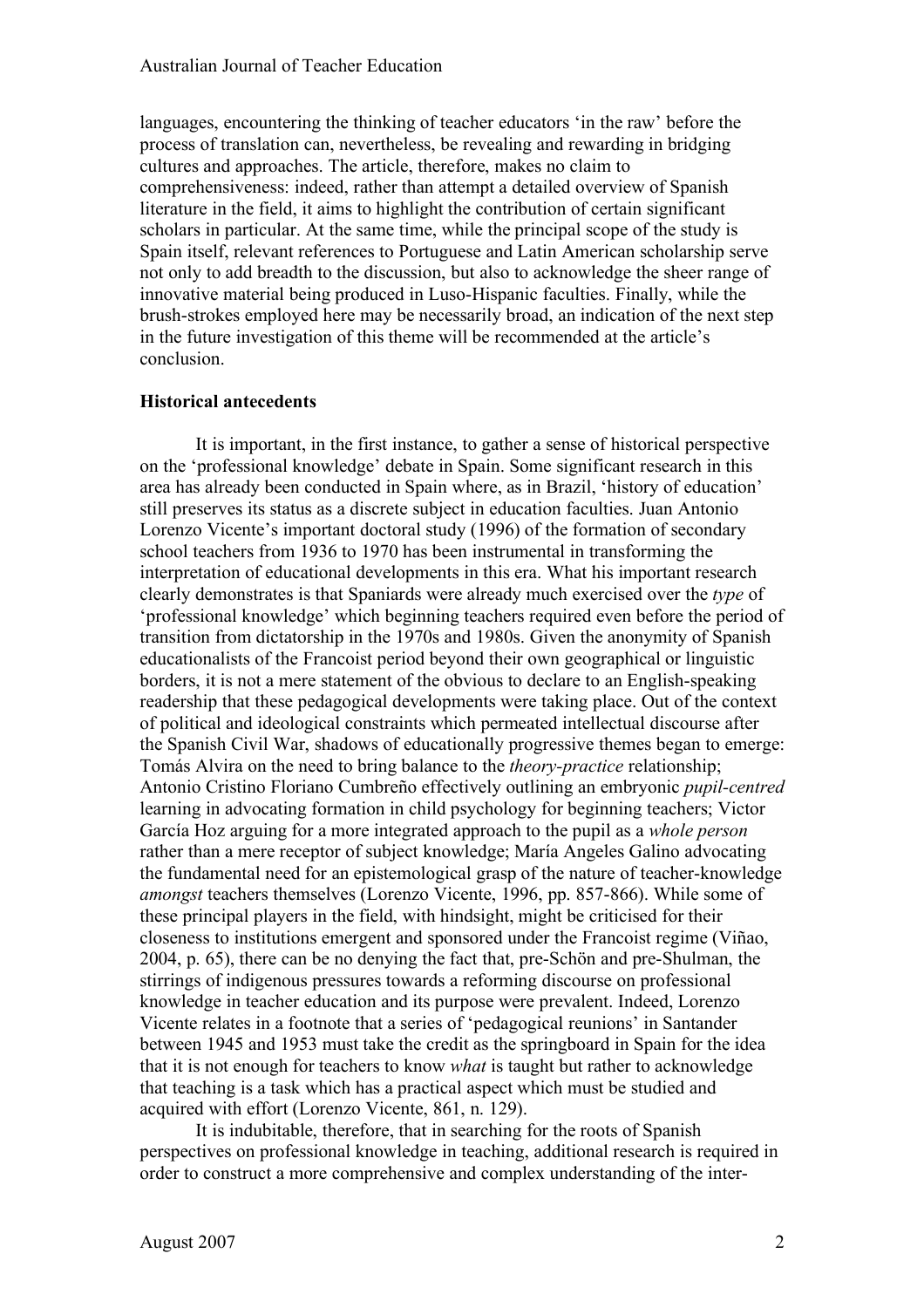weaving of multifarious influences, both indigenous and foreign. Reading Clotilde Navarro García's seminal and highly original study of 'the primary teacher' in the schools of the Second Republic (1931-36), one is forced to think hard about the extent to which scholars in the education faculties of Spain's contemporary democracy look back – however unconsciously and in or out of sympathy in accord with individual political or ideological perspectives - to the 'lost utopia' of liberal ideals as exemplified, for example, in the activities of the *Instituto Libre de Enseñanza* (1876- 1936) and in the writings of leading lights of the centre-left such as Pablo Iglesias (1850-1925), Francisco Giner de los Ríos (1839-1915), and Manuel Bartolomé Cossío (1857-1935) (Navarro García, 2002, p. 24; Stoetzer, 1998, pp. 103-110; Menéndez Ureña, 2000, pp. 71-73). The work of Pozo Andrés and Braster has also highlighted the influence of the so-called 'New Education' movement: this too had a lasting impact on the conceptualisation of professional knowledge in teacher education institutions as terms such as 'activity', 'joy' and 'interest' were replaced in the Francoist era with an emphasis on 'effort', 'pain', and 'discipline' (Pozo Andrés and Braster, 2006; Berrio *et al.*, 2006). At the same time, pervading trends in foreign influences are evident from early in the  $20<sup>th</sup>$  century with, for example, the Hispanic world generally responding with empathy and enthusiasm to the educational writings of John Dewey in the 1920s and 1930s (Nubiola and Sierra, 2001, pp. 109-110).

In short, there is great potential for further research: first, in teasing out the strands of indigenous thought which flow in *complementary* rather than contradictory fashion through the Republican and Francoist periods to mould the Spanish discourse of the present democratic age; second, in identifying the wider range of extrapeninsular influences on Spanish educational thought before leadership of the 'professional knowledge' discourse became the perceived preserve of 'Anglo-Saxon' scholars, represented principally by Donald Schön and Lee Shulman. Indeed, the importance of this latter area of research is underlined when one considers the words of Lourdes Montero, author of the most significant work on teachers' professional knowledge published in Spanish in recent years. Writing passionately in promotion of the status of teacher education (conceived generically rather than as a collection of sub-disciplines) as an area of research in its own right, Montero remarks that the impetus towards greater professionalisation in the field has its origins in the Englishspeaking world:

> . . . the impulse for transformation of a practical field into a research field has been provided, in my modest opinion, by the Anglo-Saxons, and the rest of us have quickly got on to the carriage expertly driven by them; . . . in a somewhat surprising manner, we know better what is going on in the USA than what is happening in the many countries of Latin speech and cultures (Montero, 2002a, p. 35).

These words seem to depict an academic context in which Luso-Hispanic scholars, despite linguistic and cultural affinities, are themselves more familiar with the critical discourse initiated and energised by the experience of teacher education in an 'Anglo-Saxon' context than with that emerging from their own milieu. Yet Luso-Hispanic scholars in recent years have also been exceptionally proactive in promoting a dynamic interchange of ideas of which scholars outside their linguistic compass have been largely unaware, such as the collaborative work of José Pereira da Costa Taveres of Portugal and Iria Brzezinski of Brazil (Taveres and Brzezinski, 1999). Moreover, in Spain itself, the activities of networks of scholars, such as GRUPO STELLAE (of which Lourdes Montero herself is Principal Investigator), IRES, and FEDICARIA,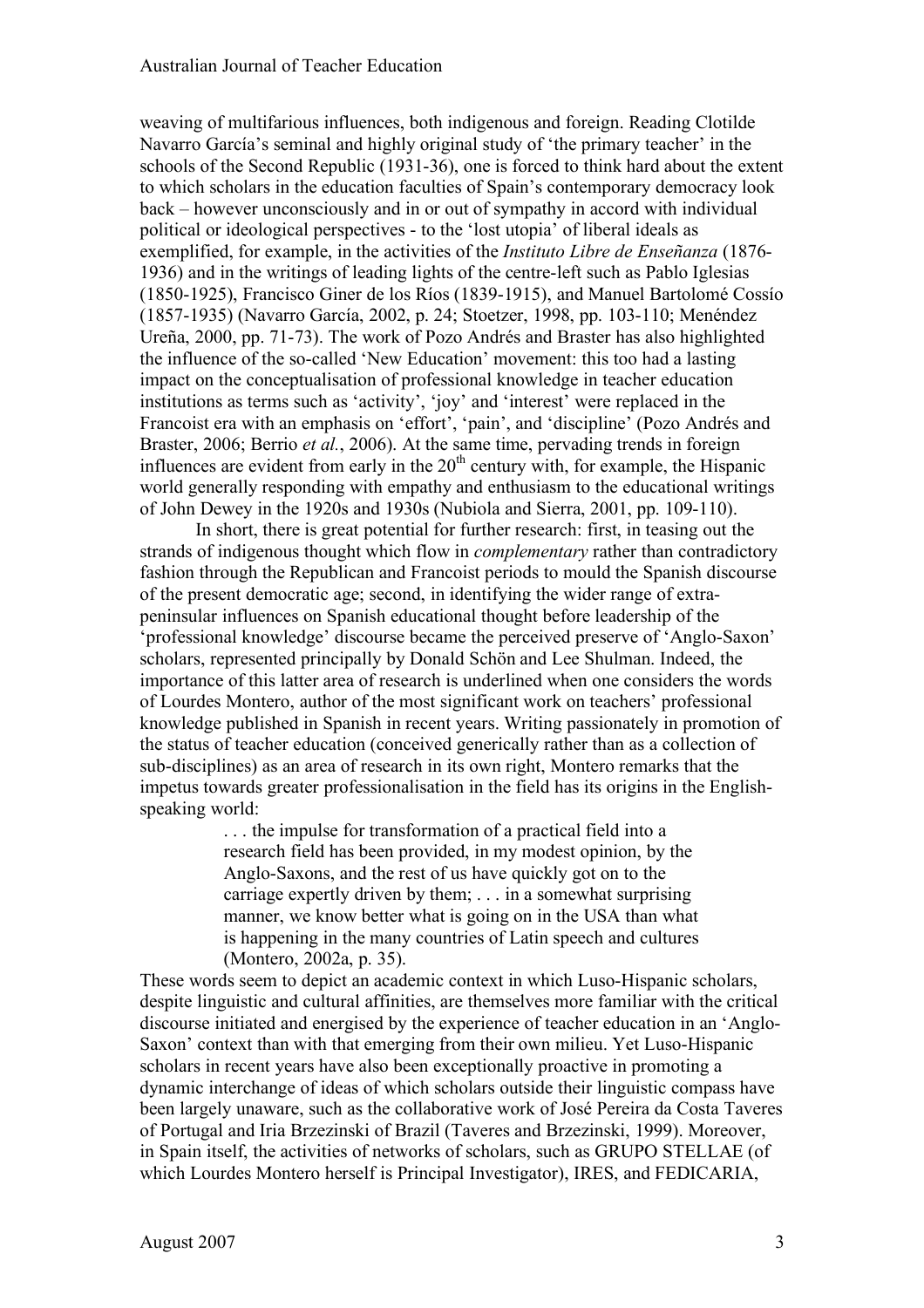have provided forums for vigorous debate (García Perez and Porlán Ariza, 2000; Amézola, 2004). Indeed, although this article can merely draw attention to the presence of these networks, such is their increasing influence in identifying new paths for investigation in Spain that they are certainly deserving of more focused attention in scholarly literature of non-Hispanic origin. There is a sense in which, if one truly wants to encounter the raw and original vitality of contemporary Spanish writing in education, it is in the exchanges of these networks that it is to be found. It might even be asserted that something of the 'edge' to the networks' debates is lost when some of their members' arguments are eventually articulated in English translation for an international audience. However, this is a generalised and, perhaps, controversial argument which will require re-visiting in a future publication.

#### **Luso-Hispanic discourse since 1990**

There is little doubt that the opening up of Spain after the demise of Franco in 1975, the advent of democracy and the commencement of membership of the European Union (EU) in 1986 have had profound implications for the emergence of a vibrant, 'new' Spain, eager to play its part in the prevalent discourses of 'modernity'. In 1990, at a conference in Jordanhill College of Education, Glasgow, teacher educators from throughout Europe gathered to debate the implications for the teaching profession of the fast-paced changes in technological and sociological realities which faced developed – and, indeed, developing - societies of the final decades of the  $20<sup>th</sup>$ century. Of the 31 Spanish and 14 Portuguese scholars in attendance on this occasion, the voice of Teresa Fontan Montesinos stands out. In a paper on 'Initial Teacher Education (ITE) as a basis for Continuing Professional Development (CPD)', this insightful commentator's thoughts clearly reflected the already pervasive influence of the work of Donald Schön in Hispanic circles. (This fact in itself is very interesting, from a historical point of view, to anyone interested in charting the stages by which the 'global dominance' of certain educational thinking is achieved.) In her paper, Fontan Montesinos argued that it was the particular role of teacher educators in ITE to inculcate a reflective attitude amongst their students which should then be nurtured and developed throughout their careers by appropriate CPD. 'We cannot simply continue to impart knowledge, leaving to one side the world of attitudes,' she wrote, adding that 'students arrived in ITE courses with implicit beliefs concerning teaching based, perhaps, on their own experiences (as pupils), and this conditions their teaching practice' (Fontan Montesinos, 1991, p. 96). There was a need to rise above the antagonism of theory-practice dialectic: while it was certainly true that some students fell back on a technical rationality model and adopted traditional modes of exposition, this was mainly due to a lack of confidence. New challenges for a new generation of teachers required new approaches: the use of video-recording, playback and discussion of practice; the encouragement of student-led classes (Fontan Montesinos, 1991, p. 91). In sum, Fontan Montesinos captured the mood of a moment of great promise in teacher education.

#### **Defining 'professional knowledge'**

At the heart of Fontan Montesinos's paper, therefore, lies the issue of 'professional knowledge' in ITE. While the term is neither defined nor addressed explicitly, there is a perceptible understanding of professional knowledge as (a) a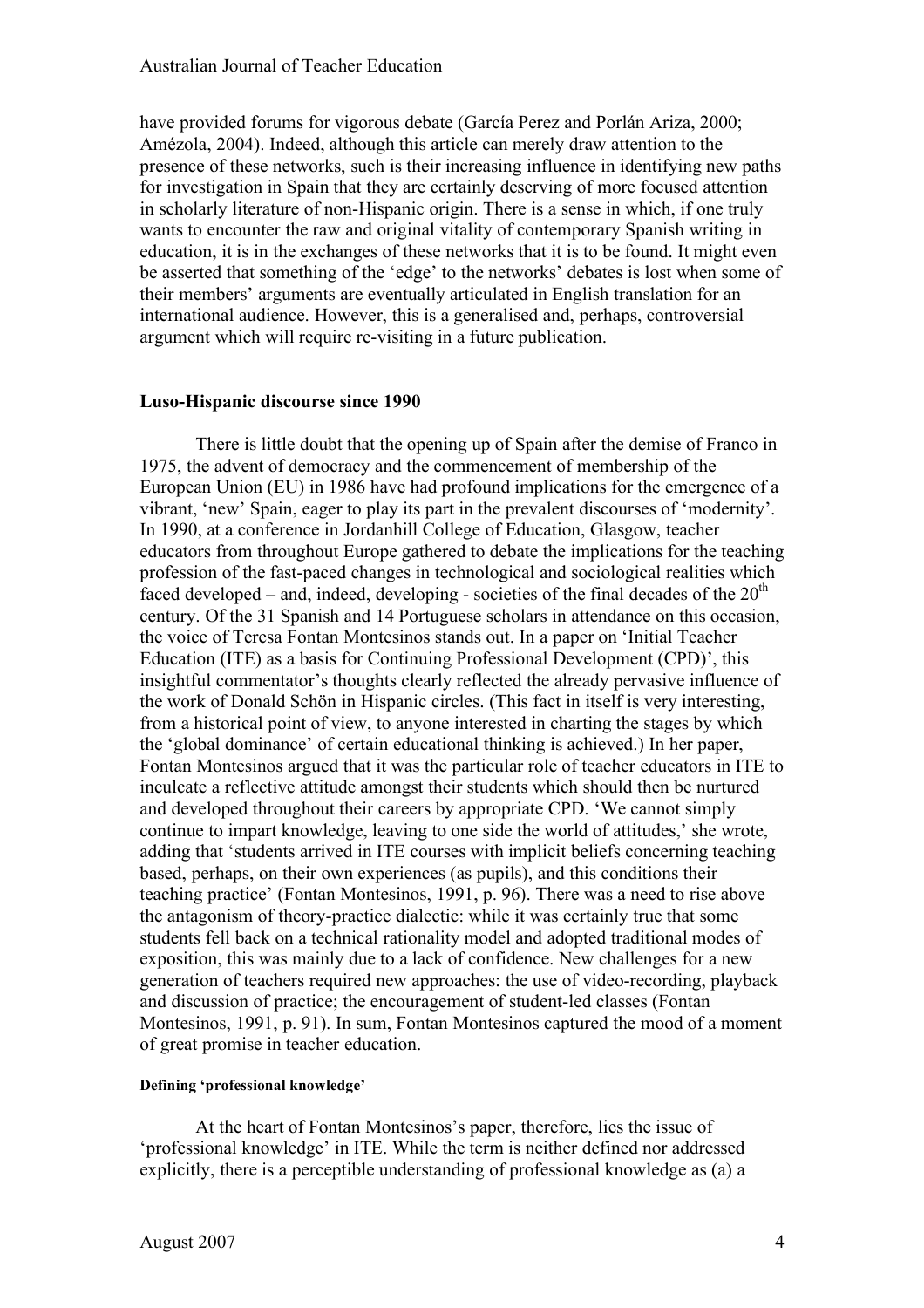product of a particular socio-cultural context and (b) a dynamic process of constant evolution and enrichment by means of reflection on practice. These insights, which view beginning teachers' knowledge as a product of a complex interaction with surrounding social mores and cultures over many years, has proven to be a recurrent one in Luso-Hispanic treatments. Lorenzo Vicente, writing in 1998 a paper which summarised many of his Spanish contemporaries' arguments, re-emphasised the need to take into account the fact that, given that the teacher *is* a product of particular socio-cultural contexts, he or she is something more than a mere transmitter of knowledge in the classroom (Lorenzo Vicente, 1998, p. 143). Similarly, in a 2001 review of Brazilian research on teacher knowledge, Célia Maria Fernandes Nunes makes much the same point in stressing that knowledge is a social product, subject to revisions and re-evaluations, which finds value in the extent to which it is permitted to remain open to a process of questioning (Fernandes Nunes, 2001, p. 34). For Fernandes Nunes, ITE still does not facilitate effectively the skills of beginning teachers in making connections between their academic formation and knowledge derived from practice in a school context (Fernandes Nunes, 2001, p. 36). It is a perspective with further Spanish parallels. In 1998, José Vez and Lourdes Montero described teacher education as 'intellectually weak' – experience dependent, they argued that it had traditionally failed to construct bridges between theory and practice (Vez and Montero, 1998a, p. 58; Vez and Montero, 1998b, pp. 49-50). The implication was that beginning teachers had for too long felt that their year(s) of professional formation bore too little relevance to actual school experience.

What is noted in examining such writers is the fact that a clear understanding of what constitutes a teacher's professional knowledge is taken as given. Within a Spanish context, part of the reason for this is that a great deal of work on refining this understanding has been pursued by researchers at the University of Seville, particularly the work of Professor Carlos Marcelo García. In a wide-ranging and erudite paper delivered at a conference in Santiago de Compostela in 1992, Marcelo used the writings of Brown and McIntyre, Clandinin, Crocket, Elbaz, Hunt, Schön, Shulman, Leinhardt and Smith, to illustrate 'different concepts employed with reference to teacher knowledge' (Marcelo García, 1992). This synthesis of a discourse originating in the English language, however, formed only the basis for the development of an analysis which gave prominence to the work of Spanish colleagues, mostly based in Seville, such as Mellado (1985), Sánchez (1990), Llinares (1990), Maza (1991), and Lopéz-Arenas González (1991). Marcelo's principal concerns – especially the imperative nature of giving greater conceptual and empirical attention in ITE to the way in which teachers transform academic knowledge into 'teachable' knowledge (i.e. made comprehensible for pupils) – reflected the activity of local networks in Andalusia, with Seville University's *Grupo de Investigación Didáctica* (still in existence) to the fore.

However, the overall impression with which Marcelo's impressive study leaves the reader is a two-fold one. First, there are undeniable indications that, from the ever-increasing body of literature of English-language origin in the field, the work of both Donald Schön and Lee Shulman had by the early 1990s become pre-eminent in influencing the main lines of Hispanic discourse. Second, and of perhaps even greater importance, it is not true to say that such influence has been at the expense of originality of insight in the Hispanic literature: there is surely value in bringing different emphases to mutually shared perspectives in a discourse which aims to be truly global. These two points deserve elaboration.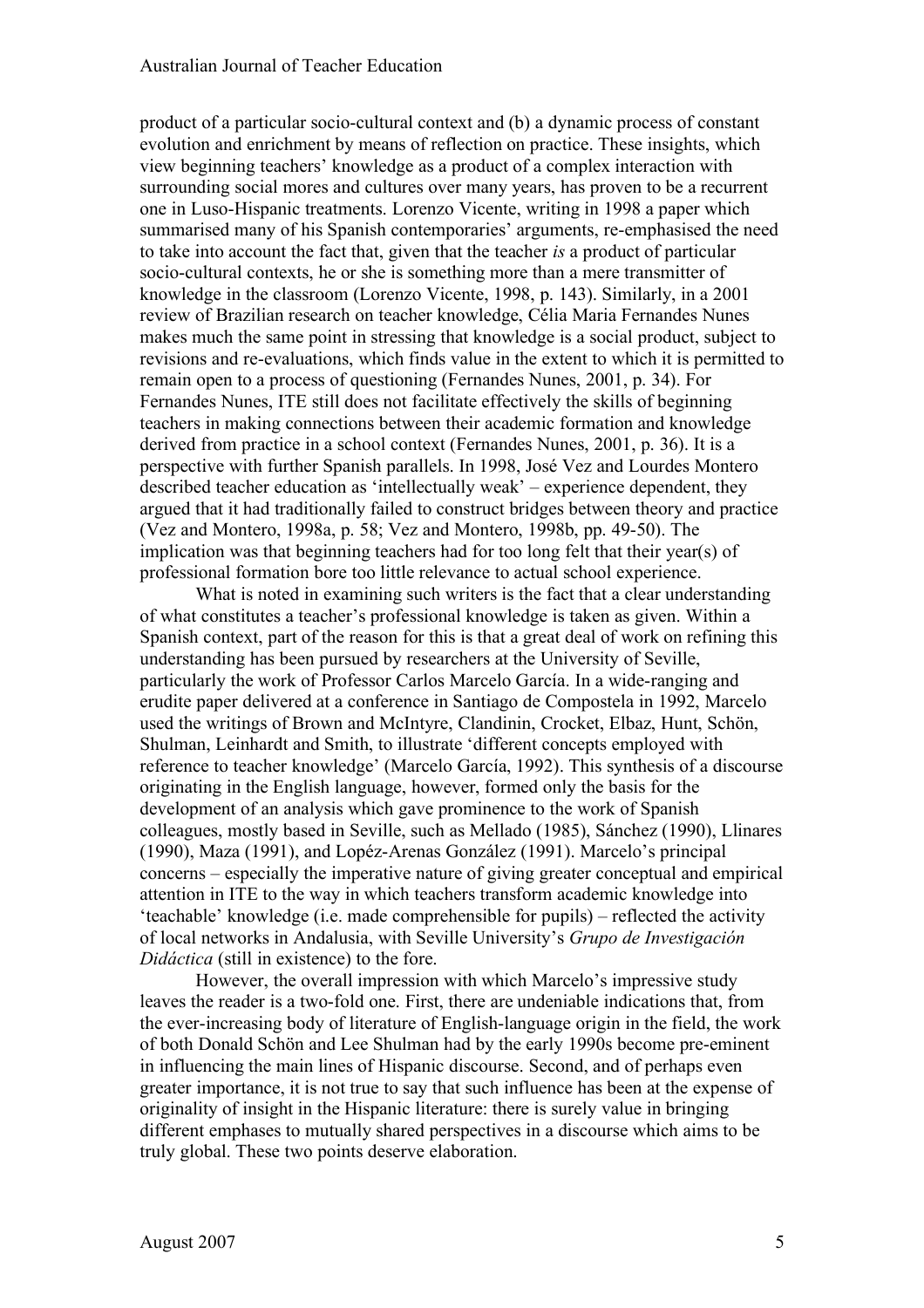#### **Reflecting on Schön and Shulman**

At a cursory glance, it would seem that, of the two principal influences previously mentioned, Schön (1983) and Shulman (1986; 2004, pp. 189-215), the former would appear to have been more readily accommodated in Luso-Hispanic treatments of professional knowledge. Indeed, twelve years after the appearance of Shulman's famous 1986 article on knowledge growth in teaching, Alberto Luis Gómez could still draw attention to the comparative neglect of Shulman's writings amongst Spanish educators in the social sciences (Luis Gómez, 1998, p.1). Nevertheless, Shulman has his supporters. While certainly acknowledging the impact of Schön's concepts of 'reflection-in-action' and 'reflection-on-action' in opening-up the debate about skills which should be found in all competent professionals, João Pedro da Ponte of the University of Lisbon is at pains to present Lee Shulman's work as the counterbalance to the 'trends which proclaim the primacy of pedagogical method' in the formation of teachers. Indeed, for da Ponte, a response in the face of Shulman's principal argument (Shulman, 2004, pp. 225-226) that teachers have to know well the *content* they intend to teach is a fundamental requirement of teacher education (Ponte, 1999, p.61).

However, while Maévi Anabel Nono has recently highlighted the fact that Shulman needs to be more broadly recognised for the range of leadership roles he has been engaged in, particularly throughout the 1990s in directing influential educational programmes in the USA (Nono, 2005, p. 23), it is, nevertheless, the influence of his 1986 concept of 'pedagogical content knowledge' which continues to stimulate critical comment. Jesús Estepa Giménez, for example, has noted Antonio Bolívar's reservation that, in part, the response to Shulman's insight can lead to revivification of an academic model of teaching (Estepa Giménez, 2000, p. 5). Indeed, the perceived implications of the implementation of a 'content model' for teacher education have not been overlooked. Juan Manuel Escudero has warned of the danger of reducing ITE, particularly in subject specialisms, to a preparation for a formal, academic relationship with pupils, while José Gimeno Sacristán and Angel Pérez Gómez go even further in declaring that the drive towards 'expertise in knowledge about a discipline and how to transfer it to pupils' leads to 'a clearly academic and encyclopaedic model' of the teacher as expert (Estepa Giménez, 2000, pp. 6, 9).

Of course, it would be wrong to convey the impression that responses to Shulman in Spain have been anything other than subtle in their distinct emphases. Estepa Giménez's paper is itself careful to record that Shulman includes 'reflection' in his 'Model of Pedagogical Reasoning and Action' (Shulman, 2004, p. 236). Yet it is Donald Schön's concept of 'the reflective practitioner' which has resulted in the global identification of the reflective process with the Massachusetts Institute of Technology professor. However, Schön's analysis itself needs reflecting upon. For Lourdes Montero (2002a, p. 88-91), teaching has emerged from its naïve stage as a *job*, the habitat of the technician, armed with disciplinary knowledge and trained in methods – didactics – for the transference of the knowledge stored in the teacher's mind to the minds of the pupils in his or her charge. Teaching now wants to be taken seriously as a *profession* with similar status to the lawyer or doctor, yet seems to lack the characteristics of those professions, e.g. an agreed, foundational body of knowledge. The challenge in articulating a 'knowledge base', however, lies precisely in what Schön argued – that professional knowledge is dynamic and changing. It is a knowledge which is constantly *coming into being*. It emerges in the classroom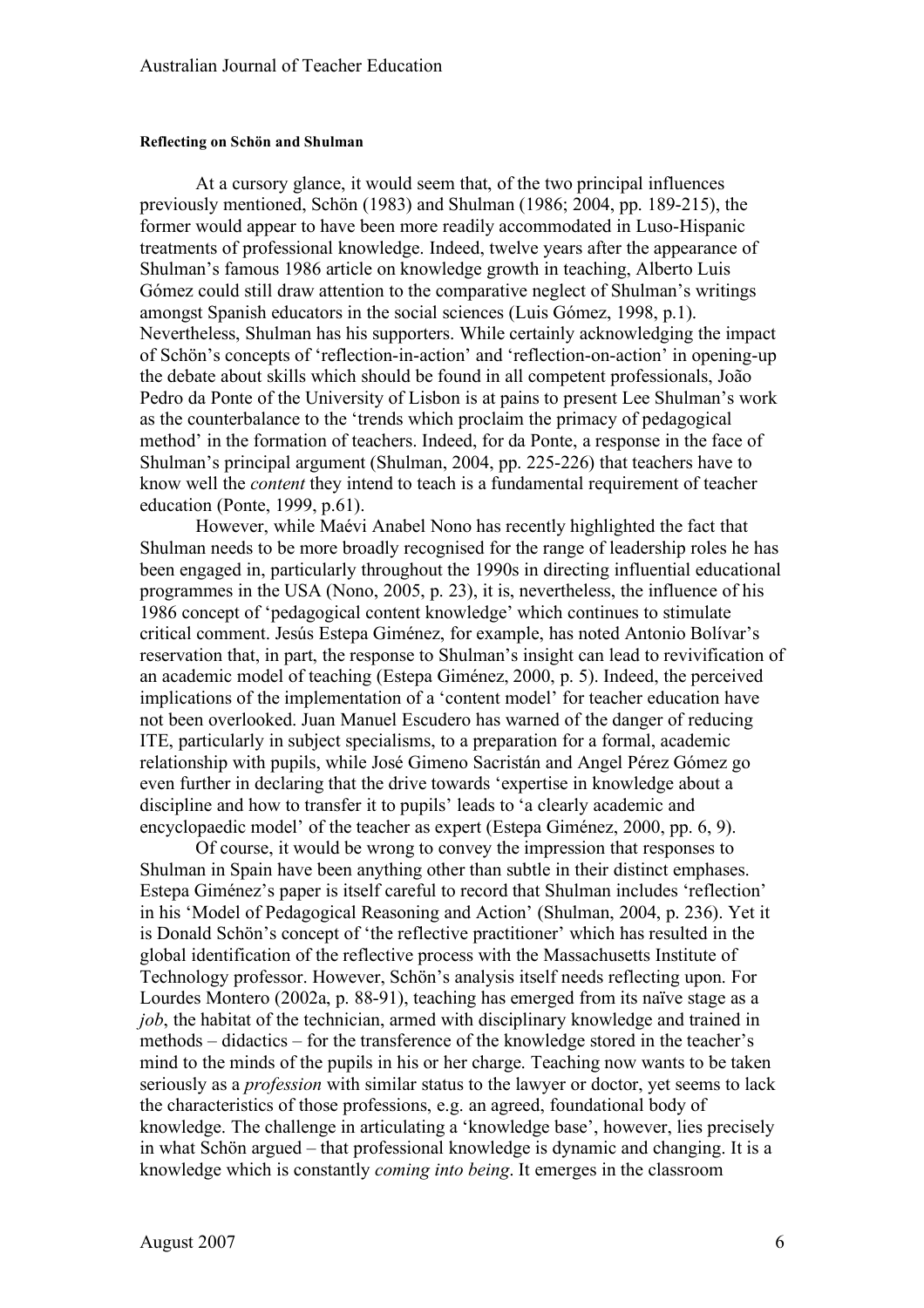context, in interaction with pupils. 'Reflective teaching' has become, as stated by Fernandes Nunes (2001, p. 30), 'the new paradigm for teacher education'. Estepa Giménez agrees: teachers' knowledge is 'contextualised, professional, practical' (Estepa Giménez, 2000, p.3).

At the heart of all this lies the perennial theory-practice debate. For Antonio Bolívar, scholarly research about teaching now throws up a 'plurality of perspectives, brought into even sharper focus by the crisis of modernity' (Bolívar, 2004, pp. 18-19). As a consequence, teachers' practical knowledge demands recognition as the very essence of professionalism. It is in this context that Hispanic writers – of which Bolívar is probably the foremost example - offer their own incisive contributions in conceptualising the professional knowledge discourse. González Gallego argues that scientific and pedagogical knowledge of each subject fuses into what he conceptualises as *educative knowledge*. Álvarez Méndez writes of pedagogy as a theoretical/practical knowledge which is constantly reinterpreted in response to situations thrown up in daily practice: the teacher 'moves from theoretical to theoretical-practical to practical knowledge' (Estepa Giménez, 2000, pp.11-12).

#### **Role of teacher education in relation to professional knowledge**

What, therefore, should be the role of teacher education in addressing the challenges which the charge of delivering professional knowledge to beginning teachers places on it? The answer to such a complex question is of its very nature multifarious. From her Brazilian perspective, Fernandes Nunes is in tune with the principal Spanish interpretation of professional knowledge as the product of a process of reflection and constant reconstruction by teachers in conformity with their needs and experiences (Fernandes Nunes, 2001, p. 27). However, she draws attention to the continuing dominance of the 'instrumental rationality' model in teacher education in her country, as identified by Maria Nobre Damasceno and I. M. Silva in a 1996 article. Indeed, for Damasceno and Silva, teacher education involves the preparation of new teachers to face 'the tension between the diverse knowledge of different social groups in a school and the systematised, historically-situated knowledge which schools propose to transmit' (Fernandes Nunes, 2001, p. 36). Five years after Damasceno and Silva, Nadia Aparerecida de Souza was still concerned with the entrenched superiority of the theoretical dimension in teacher education where a new formation is required which will prepare teachers for a life of critical reflection and transformation of practice. For de Souza, there is the added dimension of the need for political will in changing teacher education towards serving a 'new practice' which is grounded in a recognition of the diversity of reality, and with a vision of the type of society and human beings which might meet the aspirations and needs of a new age (Souza, 2001, p. 11).

Though requiring much more investigation, an impression begins to emerge that, like Shulman's, Schön's impact on the Luso-Hispanic world has been doubleedged. There is little doubting the positive recognition of Schön's work amongst teacher educators and scholars of educational thought, but the *real* impact on the 'nuts and bolts' of teacher education delivery in institutions charged – usually by the State with forming teachers has been more problematic. While Schön's 'reflective practitioner' might be lauded as a model for the teacher in the classroom of the  $21<sup>st</sup>$ century, its impact on, for example, the structures of teacher education has remained remarkably static throughout the Luso-Hispanic world (Egido, 2005, pp. 77-78; Pérez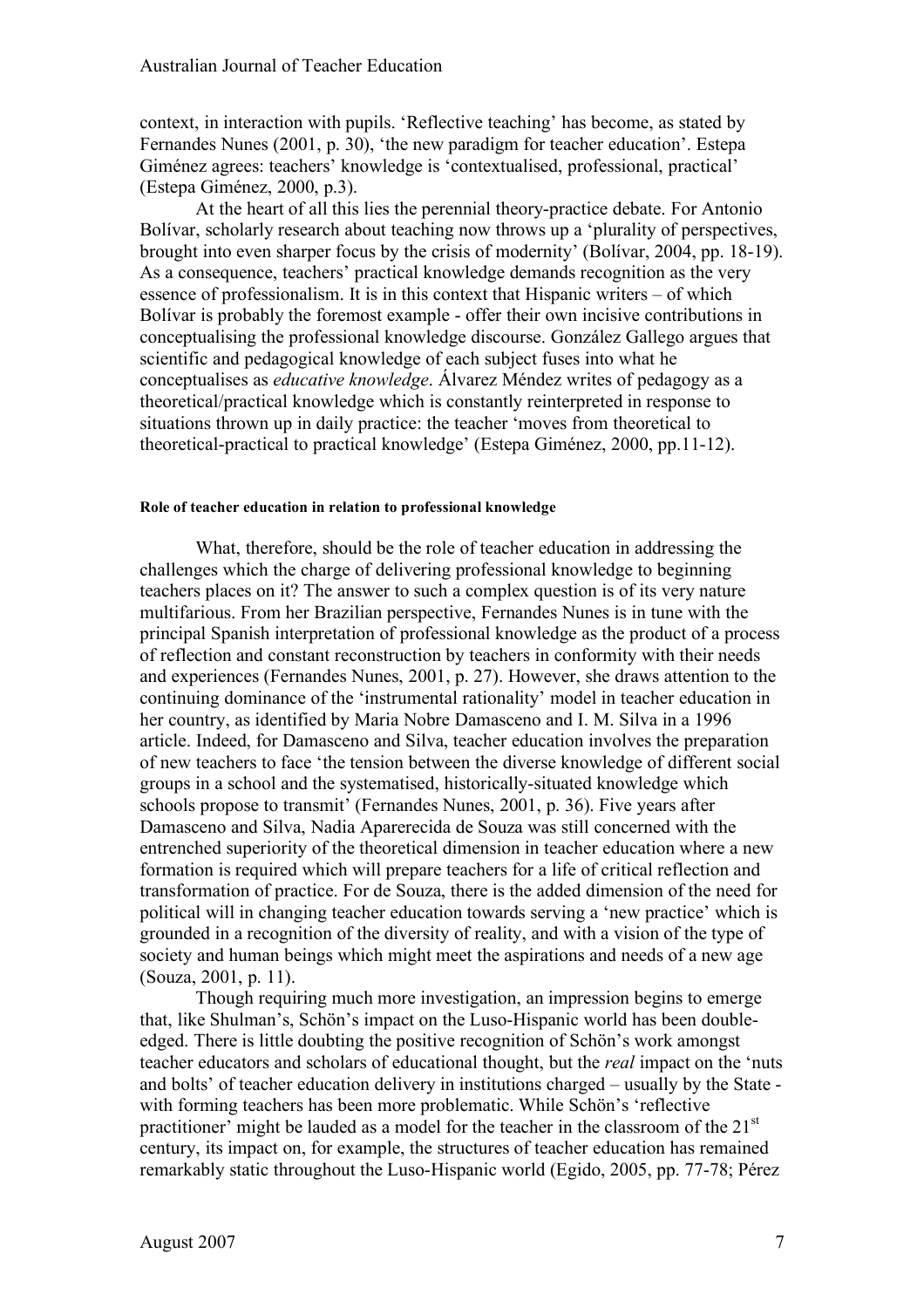Luna, 2003). There *have* been some voices 'crying in the wilderness.' José Vez and Lourdes Montero were forthright in 1998 in calling for an end to the segregation between students of primary and secondary education which has traditionally held sway in Spain (as elsewhere) but the opportunity for innovation was lost (Vez and Montero, 1998b, p. 49). For Vez and Montero, Schön's 'reflective professional' offers a basis for grounding a common identity amongst teachers at all levels. Fellow future professionals in the teaching profession should be working with – and learning from each other from the beginning of ITE, not later in their careers when Continuing Professional Development (CPD) is, indeed, delivered to a joint audience. Almost a decade later, however, the structures of teacher education in Spain have been slow to change (Montero, 2002b, p. 82; Sepúlveda Ruiz, 2005, p. 89; Bolívar, 2006, pp.150- 151).

# **Lourdes Montero and the UIMP conference 2005: current perspectives**

Against the background of continuing calls for reform of teacher education in Spain, the recent publication of Lourdes Montero's monograph in 2002 (Montero, 2002a) has made available a timely and, indeed, seminal work of summary and critical commentary on theories of professional knowledge, both Luso-Hispanic and (Montero herself uses the term) 'Anglo-Saxon'. The fact that the volume was published in Argentina underlines the intended reach of the volume beyond peninsular Spain itself: it is a book which reflects on – and aims to contribute to – a globalised debate. Previously, in 1999, Mary M Kennedy of Michigan State University had already predicated a precarious future for teacher educators given that 'people who actively and willingly participate in the enormous, complex and expensive enterprise [of teacher education] . . . are [themselves] questioning the value of propositional "expert" knowledge from educational research and are praising the wisdom of teachers' craft knowledge' (Kennedy, 1999, p. 34). Is this not a path to oblivion for teacher educators? It is a matter of some import to Montero to demonstrate that the professional knowledge discourse amongst teacher educators can, in fact, progress while avoiding an apparent process of self-immolation as 'expert' knowledge gives way to 'craft' knowledge which is the product of actual and current experience in a classroom.

#### **Lourdes Montero, teacher education and professional knowledge**

Key to Montero's argument is the *integrated* nature of teacher education. As she relates, it is the *synthetic* philosophical foundations of teacher education which provide the teacher knowledge constructed in ITE courses with a certain *peculiarity* or singularity (Montero, 2002a, p. 43). This is a clear development in thinking from the argument forwarded, with Vez, in 1998 (already referred to above: Vez and Montero, 1998a, p. 58) that teacher education has habitually failed to act as an effective 'bridge' between theory and practice. Development, but not repudiation: for Montero is now setting out the challenge for the teacher education of the 21<sup>st</sup> century. The challenge consists in teacher educators replacing a strictly demarcated understanding of the relationship between theory and practice with a much more sensitively nuanced appreciation of the overlaps. The articulation of those areas of overlap – the guidance offered to beginning teachers in becoming more aware of how theory and practice can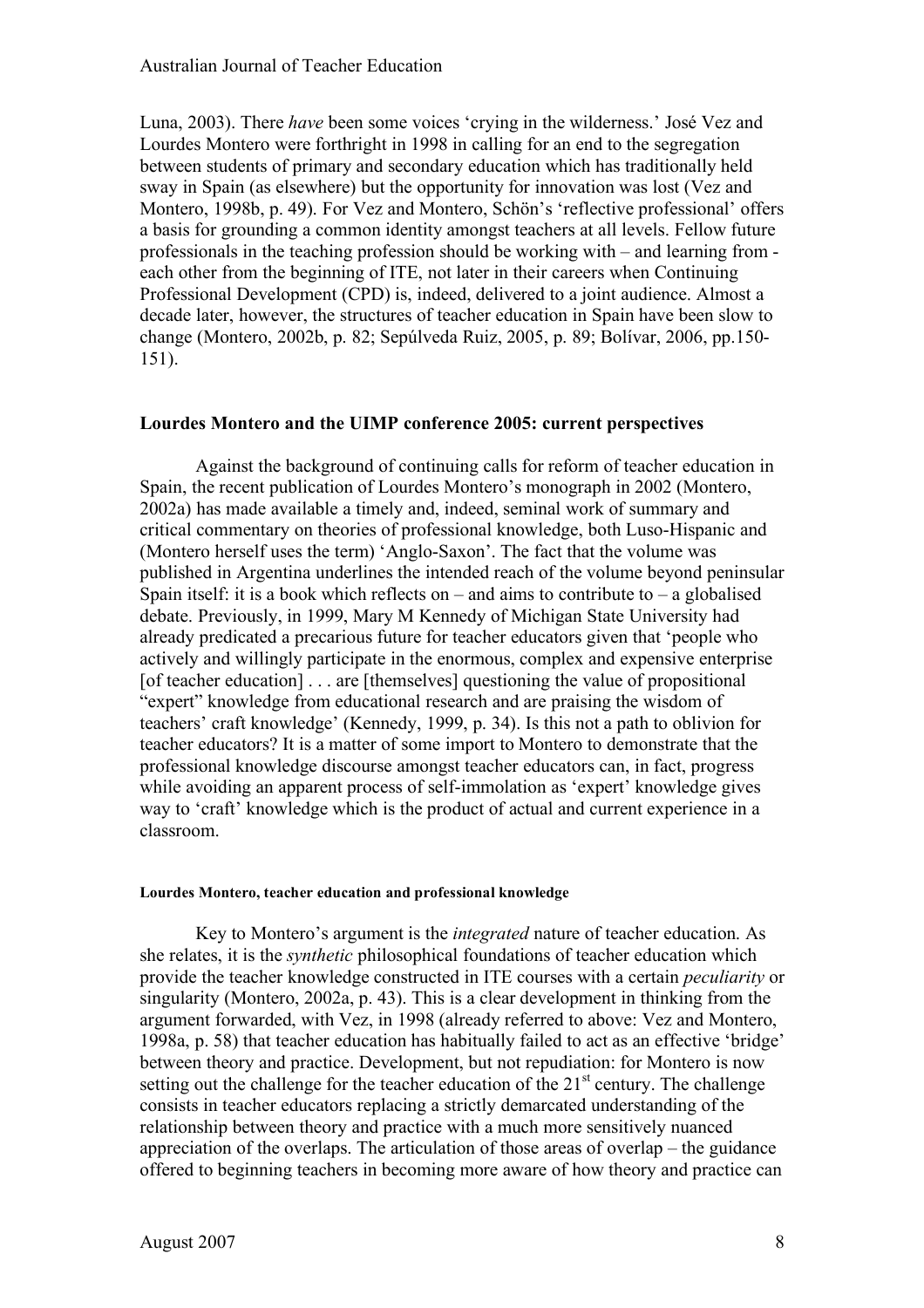inhabit some of the same conceptual spaces – is the particular role which teacher education must carve out for itself in the years to come.

Fundamental to Montero's thesis, therefore, is the idea that theory is *implicit* in practice (Montero, 2002a, p. 66). The practitioner in the classroom develops skills in response to everyday realities. This is true: but practitioners form and maintain strands of theoretical knowledge in their minds which, as has been pointed out by Carlos Marcelo, reflect highly *individualised* and *personal* understandings of the school (space), the curriculum (subject knowledge), teaching methods (pedagogy), and inter-personal relationships between colleagues. Teacher education, Montero goes on to argue, is the principal means by which new classroom practitioners are encouraged to take an *integrated* approach to these various areas of knowledge (Montero, 2002a, pp. 40-41). The mere aim of forming 'reflective practitioners' is not enough - for Montero notes the vagueness in the terminology which accompanies the promotion of 'the reflective and artistic model in professional practice.' Such imprecision leads to inconsistencies between teacher education institutions which all claim to be working on the basis of the 'reflective model'. Montero's incisive question – do we apply sufficient theoretical rigour to the rationalising of practice?  $$ is, consequently, designed to shake teacher educators out of any misplaced satisfaction with the *status quo* in their approach to course design (Montero, 2002a, p.54).

Ultimately, according to Montero, ITE develops the skills which teachers need to confront the 'uncertain, complex, singular, conflicting situations' which characterise professional practice (Montero, 2002a, p. 130). The provision of guidance to beginning teachers, as they commence a journey of self-knowledge, is critical at the ITE stage. This is the stage when many professional habits and attitudes evolve during a period of formal reflection on both theory and practice. For Montero, however, such reflection and the consequent need for a high level of intellectual formation during ITE does not represent a throwback to the traditional 'didactics' of the past. A new ITE must facilitate students in unlocking and articulating a knowledge which represents their *own* understanding of their practice (Montero, 2002a, pp. 120, 173-174). Herein lies an example of the transformation in expectations which the 21<sup>st</sup>century profession will demand – indeed, already demands.

The growing insistence on developing critical practitioners, capable of reflection and self-improvement in the face of the needs of pupils and wider school priorities, has begun to manifest itself in multifarious ways, not least the increasing numbers of practising teachers who are participating in action research projects (Montero, 2002a, p. 52; Gerónomo Tello, 2005). Yet, as Montero herself notes, while the vast majority of practising teachers are responsive students of experience, learning to deal with the complexity of their profession through day-to-day engagement with pupils and colleagues, the 'voice' of the classroom teacher is still too seldom heard (Montero, 2002a, p.71). The formal articulation of teachers' professional knowledge remains largely the preserve of teacher educators in university faculties. Part of the blame for this has been laid squarely at the door of tertiary-level academics by José María Rozada Martínez, a primary schoolteacher in the Asturian region of Spain who, as well as his exceptional dedication to classroom practice, is equally committed to research and publication (Rozada, 2006, p. 213). For Rozada, the failure of institutions to provide – indeed, to encourage – greater numbers of contributions from active classroom practitioners in the delivery of ITE courses is a historic weakness which deprives beginning teachers of exposure to a professional knowledge which is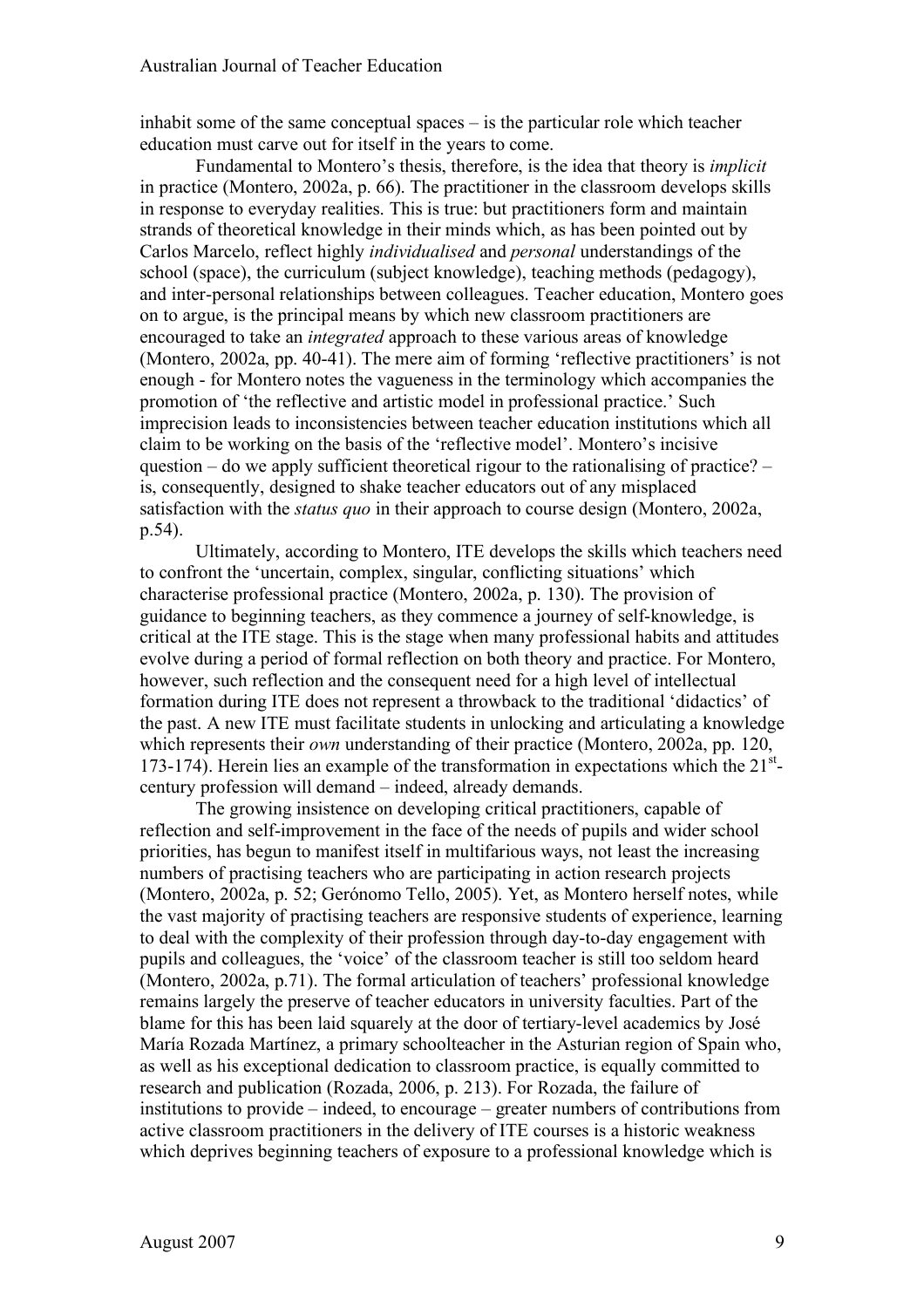grounded in a current, lived experience of the interaction of theory and practice (Rozada, 2006, p. 199).

#### **Santander Conference on Teacher Education (2005)**

Rozada presented these ideas at a conference held in Santander, Spain, in August 2005 under the auspices of the Universidad Internacional Menéndez y Pelayo (UIMP). Many leading Spanish educationalists, including Montero (2006), came together to present their views on 'Teacher Education and Improvement in Education' (*La formación del profesorado y la mejora de la educación*). The principal concern of the conference, as set out by Juan Manuel Escudero (2006, p. 37), was the identification of pathways leading to a 'teaching profession at the service of an education of quality for all.' While it is true that such reading of educational runes was precipitated by the particular Spanish context of a debate over the passage of a new (and controversial) law – the *Ley Orgánica de Educación* (LOE) – the discourse engaged in by the contributors to the UIMP conference was international in scope, inspiration, and significance. Indeed, the principal document produced by Spain's *Ministerio de Educación y Ciencia* (MEC) for discussion in anticipation of the LOE, would seem to be yet another striking example of the powerful transference of ideas principally of North American origin. 'The teacher,' declares this official text, 'has traditionally been the transmitter of specific knowledge of the material' while nowadays 'models of more complex and participative relations have come to the fore in educational centres, alongside new types of conflicts, as much between the pupils themselves as between pupils and the representatives of the system and society, namely the teachers' (MEC, 2004, pp. 108-109).

However, it is precisely because such statements, in Spanish or any other language, produce such a strong sense of *déjà vu*, that the proceedings of the UIMP 2005 conference demand more than passing attention. They provide ample and illuminating examples of the way in which such presentations, designed for an almost exclusively Spanish audience, are far from being insular in conceptualisation but reach out to the wider global community of teacher educators through engagement with currently prevalent ideas. Francisco García Pérez addressed the issue of professional knowledge most specifically, drawing partly on material produced collaboratively by his colleagues in the University of Seville (García Pérez, 2006; Porlán Ariza *et al.,*1998; Estepa Giménez, 2000, pp. 10-11). Professional knowledge, he argued, has its foundations in familiarity with the content of one's discipline, metadisciplinary beliefs or ideologies, curricular knowledge, and other expertise constructed through experience. The keyword here is *constructed* for García distances himself - as Fontan Montesinos had done 16 years earlier - from the positivist 'didactics' of more traditional models of teaching, arguing for an ITE which promotes research-informed practice in the classroom (García Pérez, 2006, p. 296). 'Teacher education should highlight' he writes, 'that research is the new way of understanding professional activity,' adding that 'teachers should conceive of the great bulk of their work (especially planning, preparation for practice, and considering the principal curricular problems: what to teach, how to teach, what and how to evaluate) as a veritable process of research in action' (García Pérez, 2006, p. 302). It is evident, therefore, where García sees the future of ITE lie: in forming the next generation of teachers in accord with the realities of the world as it is – globalisation, technological impact on knowledge access, and rampant urbanisation – rather than the world as it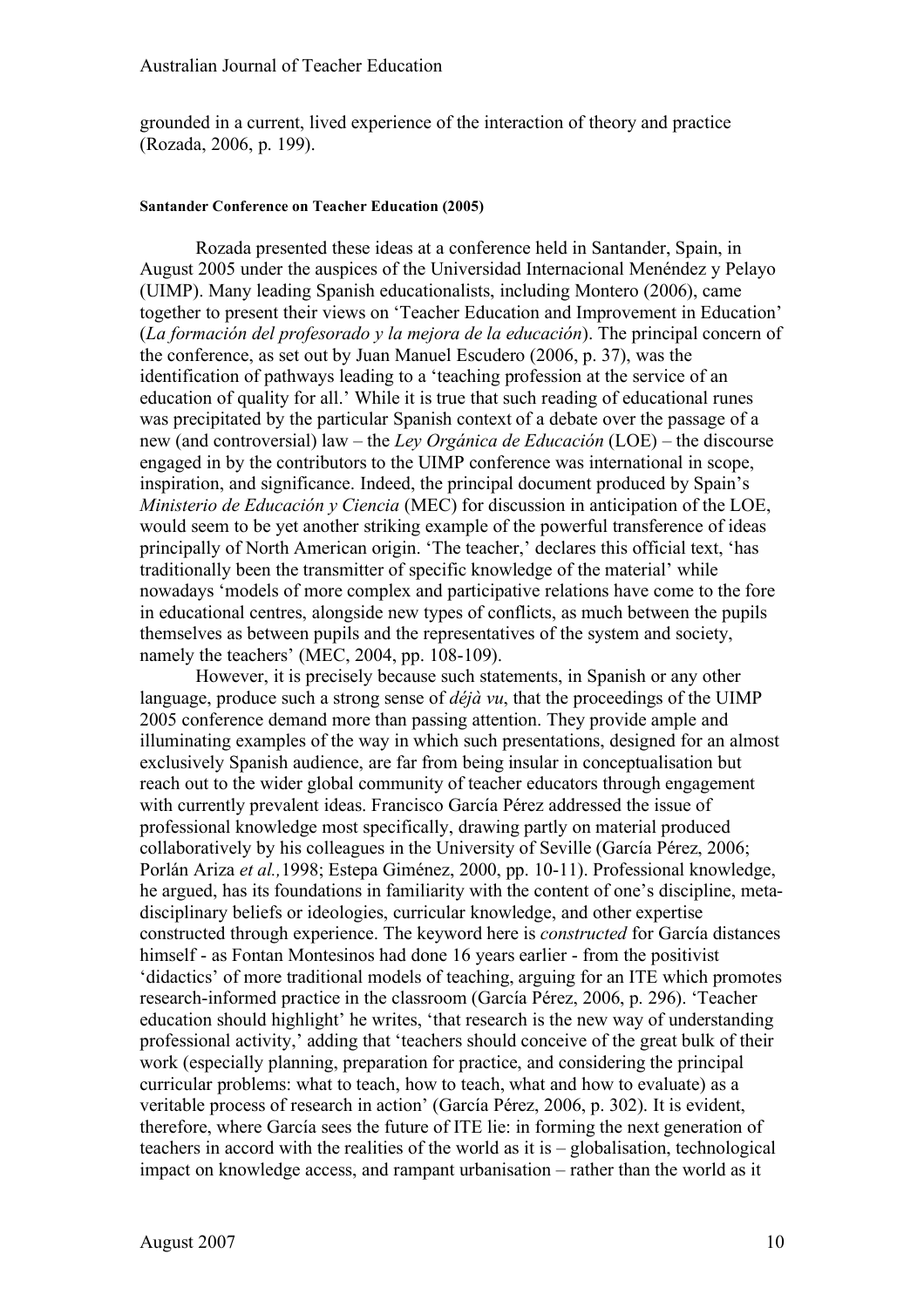once was more than a century ago (García Pérez, 2006, pp. 270-271). The future lies in breaking down subject divisions with the promotion of courses on, for example, environmental issues. The ITE of the 21<sup>st</sup> century must, above all, produce teachers of independent mind, motivated to conceive of their practice as an on-going form of educational research, and to reflect critically on their practice through this conceptual prism.

Perhaps the greatest service which García has performed for the Hispanic discourse on teachers' professional knowledge is his articulation of what will, in all probability, be the defining debate for the next decade or so  $-$  if, that is, one accepts that García does indeed have his finger on the pulse of current trends in Hispanic educational writing. Today, his high-minded and challenging ideal of the  $21<sup>st</sup>$ -century professional teacher, so closely identified with an innovative, research-active and reflective model, may not seem to sit easy with the day-to-day realities of hardpressed classroom practitioners where judgements about the necessary consolidation of curricular structure and delivery are every bit as important as the introduction of novelty. Innovation of itself is not necessarily a means to progress. This is something Montero understood clearly in her 2002 monograph where she argued that innovative practice must not be engaged in for its own sake but, rather, should emerge out of professional frameworks. It is, she continued, the particular role of ITE to provide beginning teachers with critical skills in reflecting on curricular contexts, for such understanding facilitates the discernment of *beneficial* change to the enhancement of pupil learning (Montero, 2002a, p.154). García would agree with these sentiments. Certainly, the years ahead in ITE will be difficult as it tries to respond to a different world. Nevertheless, García has provided a lead in demonstrating fearlessness in thinking the unthinkable now in the sure belief that what is today's radicalism will be tomorrow's orthodoxy.

# **Conclusions**

Maevi Anabel Nono and Maria da Graça Nicoletti Mizukami declared in 2001 that teachers are valued to the extent that 'they are capable of constructing professional knowledge in confronting problems in the classroom.' They further insisted that, in preparing teachers for their chosen career, teacher educators need to be cognisant of the kinds of knowledge which provide a *basis* for practice in the classroom (Nono & Mizukami, 2001, pp. 1-2). Such observations encapsulate what has become, by the first decade of the  $21<sup>st</sup>$  century, a recurrent Luso-Hispanic understanding of teacher education as a continuous, career-long process, of which ITE establishes foundations which from the outset rigorously integrate philosophy and theory with practice, i.e. school experience or the *practicum,* as routinely referred to in Spain (Lorenzo Vicente, 1998, p.149; Zabalza, 2006; Montero, 2006).

In global terms, there is nothing particularly original about this insight concerning ITE's purpose in equipping beginning teachers of the modern world with the intellectual tools to relate theory to practice. Even the most cursory review of the work of Luso-Hispanic educationalists reveals the important degree to which these scholars act as conduits of the research and discourse of the Anglophone world. Lourdes Montero's 2002 monograph is but one example of a 'bridge' between distinctive cultures of teacher education. But Montero, García Pérez, Mizukami, Duarte (2003), *et al.*, are not engaged in simple, unmediated transference of theoretical conceptualisations and research methods from an English-speaking to a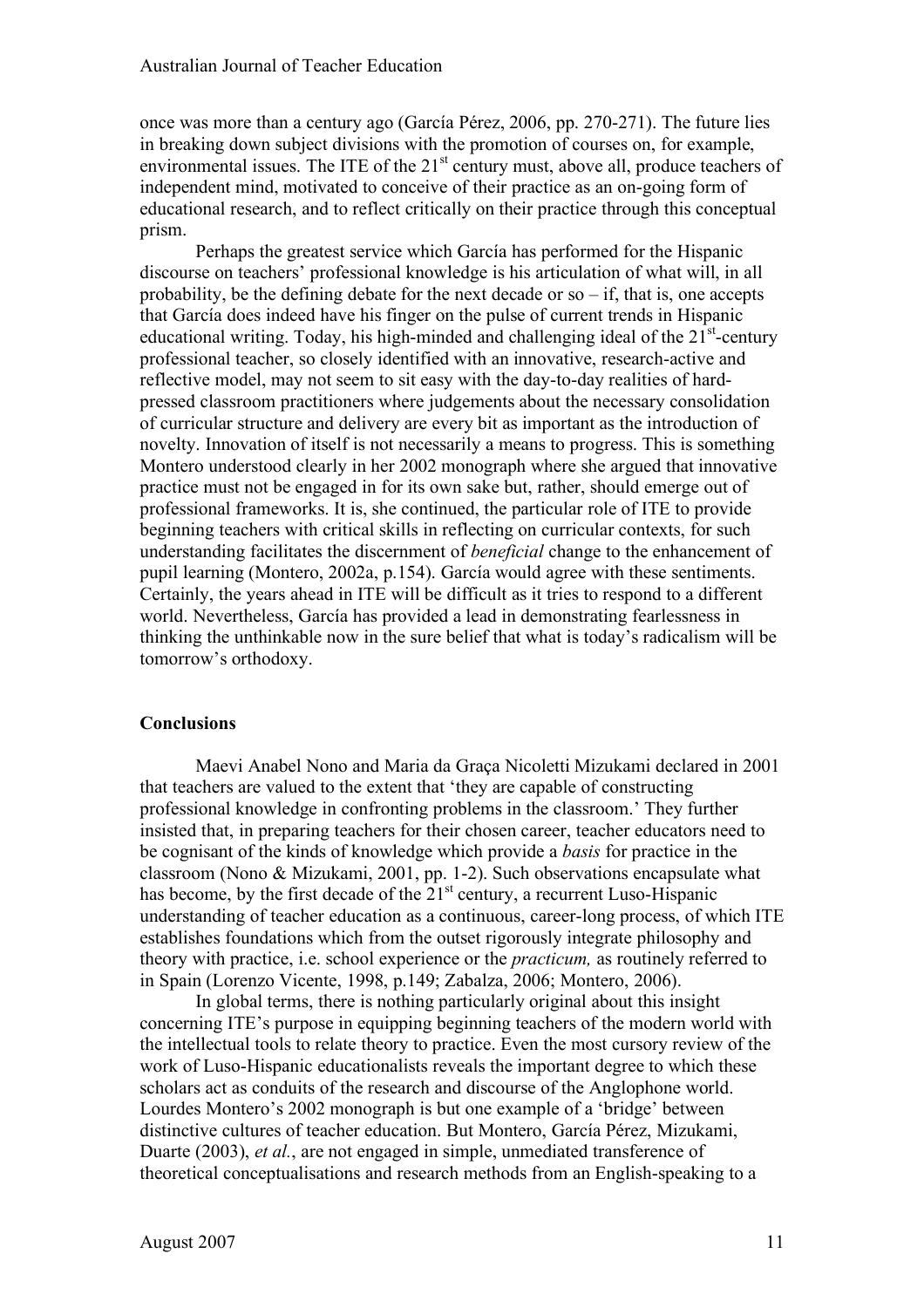Luso-Hispanic context. On the contrary, to read the Spanish and Portuguese literature is to be drawn into a 'value added' discourse which attempts to contextualise the results of North American and British research in accord with national, local and, indeed, personal ideologies, pressures and needs, while adding to the mix a knowledge of other European materials, especially French, German, and Italian (see, for example, Luis Gómez, 1998, pp. 7-8), which the Anglo-American literature often lacks. Consequently, an underlying thought emerges from this cursory examination of predominantly Spanish scholars: namely that to move beyond the evidence of international publications and conferences to consider the thriving teacher education debate within Spain itself is to be confronted not with a *parallel* discourse but with a vibrant contributor to a truly *globalised* debate, properly understood beyond the limits imposed by the dominance of the English language.

And yet, in the final analysis, is it worth the effort of persevering with Spanish texts – linguistic skills permitting – if only in the end to be confronted with echoes of the English discourse? The purpose of this short article, in setting out a range of preliminary reflections on representatives of the Hispanic literature, is to argue strongly in the affirmative. There is surely an impressive *prima facie* case. As the teaching profession develops a much more flexible 21<sup>st</sup>-century identity in response to changing realities, questions concerning the nature of the 'professional knowledge' imparted and constructed in initial teacher education courses will continue to focus the minds of those charged with guiding the development of beginning teachers. Perusing Hispanic voices such as those presented here – Montero pre-eminent amongst them – allows one to re-examine one's own culturally specific understandings and perceptions of *global* or *generic* issues (theory-practice, pedagogical content knowledge, etc). The next stage in developing a greater appreciation of the Spanish literature, however, must be in seeking an answer to the following question: to what extent does the Hispanic contribution to the 'professional knowledge in ITE' discourse offer new ways forward in the field? Providing an informed and balanced response to this question of huge scope represents a real challenge for the future. Nevertheless, seeking an answer must be the immediate next step for any researcher in the field.

# **References**

Amézola, G. de (2004) Una reseña de 'Con-ciencia social nº 8: Didáctica crítica y escuela como espacio público', *Revista Litorales* 4(5). Available online at: http://litorales.filo.uba.ar/web-litorales6/res-2.htm (accessed 23 June 2006). Berrio, J. R., Rabazas, T. & Ramos, S. (2006) The Reception of New Education in Spain by means of Manuals on the History of Education for Teacher Training Colleges (1898-1976), *Paedagogica Historica*, 42, 127-141.

Bolívar, A. (2004) El conocimiento de la enseñanza: explicar, comprender y transformer, *Revista Mimesis (Ciencias Humanas)*, 25(2), 17-42. Available online at: www.edusc.com.br/colecoes/revistas/mimesis/Mimesis-pdf/Mimesis%20v.25\_n2.pdf (accessed 23 October 2006).

Bolívar, A. (2006) La formación inicial del profesorado y el desarrollo de las instituciones de formación, in: J.M. Escudero & A. Luis Gómez (Eds) *La formación del profesorado y la mejora de la educación*, (Barcelona, Ediciones Octaedro), 123- 154.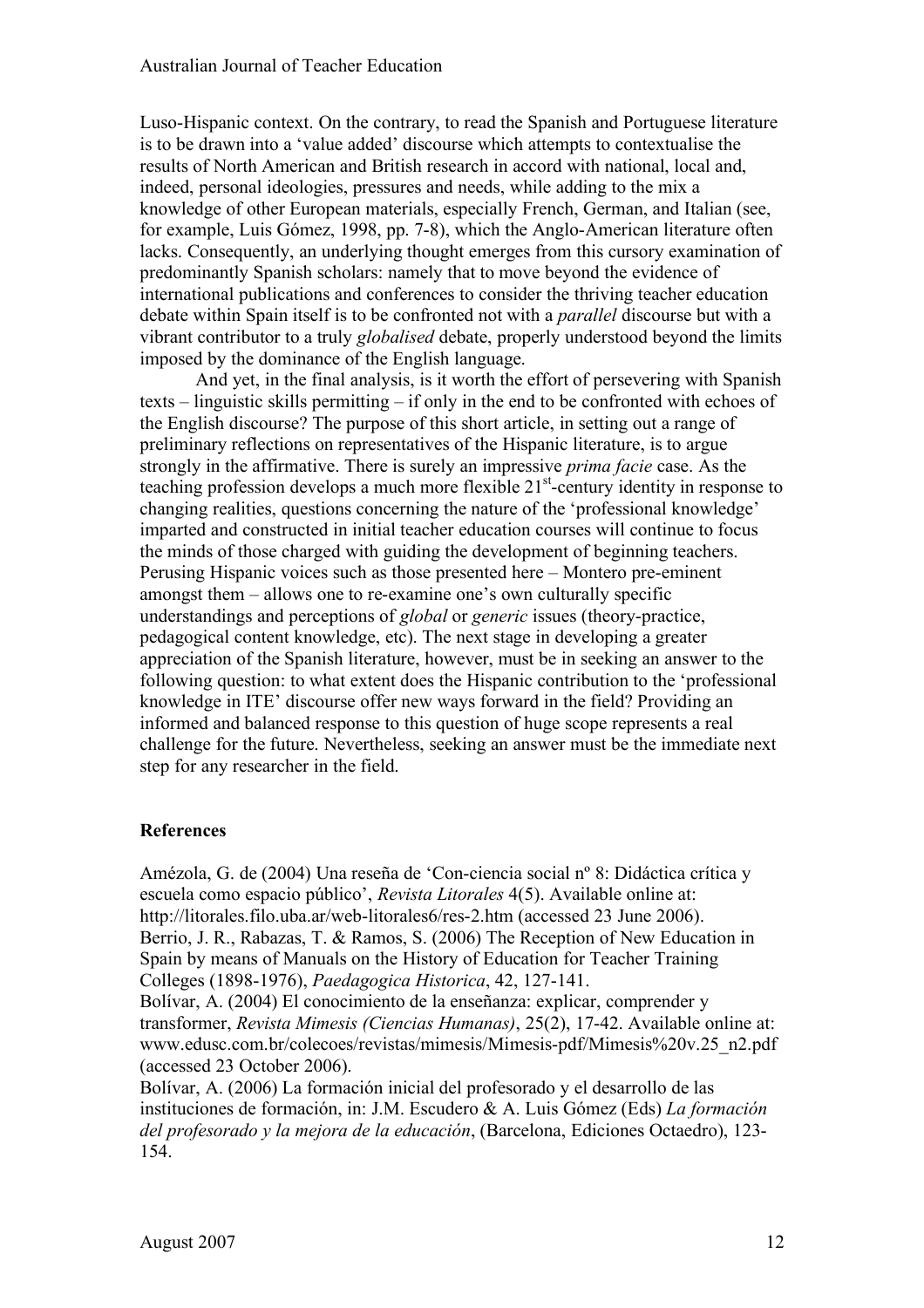Duarte, N. (2003) Conhecimento tácito e conhecimento escolar na formação do professor (por que Donald Schön não entendeu Luria), *Educação & Sociedade*, 24(83), 601-625. Available online at: www.scielo.br/pdf/es/v24n83/a15v2483.pdf (accessed 7 November 2006).

Egido, I. (2005) *Transforming Education: the Spanish Experience* (New York, Nova Science).

Escudero, J. M. (2006) La formación del profesorado y la garantía del derecho a una buena educación para todos, in: J.M. Escudero & A. Luis Gómez (Eds) *La formación del profesorado y la mejora de la educación*, (Barcelona, Ediciones Octaedro), 21-51. Estepa Jiménez, J. (2000) La investigación sobre el conocimiento profesional de los profesores para enseñar ciencias sociales. (Paper presented to the: *XI Simposium Internacional de Didáctica de las Ciencias Sociales*, Huelva, 11-14 April, 2000.) Available online at: www.unizar.es/cuadernos/n04/n04a08.pdf (accessed 17 October 2006).

Fernandes Nunes, C. M. (2001) Saberes docentes e formação de professores: um breve panorama da pesquisa brasileira, *Educacão & Sociedade*, 22(74), 27-42. Available online at: www.scielo.br/pdf/es/v22n74/a03v2274.pdf (accessed 17 October 2006).

Fontan Montesinos, T. (1991) La formación inicial del profesorado como base para la formación permanente, in: T.R. Bone & J. McCall (Eds) *Teacher Education in Europe: The Challenges Ahead*, (Glasgow, Jordanhill College of Education), 89-96. García Pérez, F. F. (2006) Formación del profesorado y realidades educativas: una perspectiva centrada en los problemas prácticos profesionales, in: J.M. Escudero & A. Luis Gómez (Eds) *La formación del profesorado y la mejora de la educación*, (Barcelona, Ediciones Octaedro), 269-309.

García Pérez, F. F. and Porlán Ariza, R. (2000) El Proyecto IRES (Investigación y Renovación Escolar), *Biblio 3W: Revista Bibliográfica de Geografía y Ciencias Sociales*, 205. Available online at: www.ub.es/geocrit/b3w-205.htm (accessed 9 September 2005).

Gerónimo Tello, C. (2005) La formación docente en Argentina: abordaje epistemológico desde el paradigma de la complejidad, *Contexto Educativo: Revista Digital de Educación y Nuevas Tecnologías*, 35. Available online at: http://contextoeducativo.com.ar/2005/2/nota-07.htm (accessed 24 July 2005).

Kennedy, M. M. (1999) Ed Schools and the Problem of Knowledge, in: J. D. Raths & A. C. McAninch (Eds) *What counts as knowledge in teacher education?* (Greenwich CT, Ablex).

Llinares Ciscar, S. (1990) *La formación de profesores de primaria* (Seville, Grupo de Investigación Didáctica GIS).

López-Arenas González, J. M. (1991) *Enseñando Inglés en Bachillerato. Profesores expertos y noveles* (Seville, Grupo de Investigación Didáctica GID).

Lorenzo Vicente, J. A. (1996) *Formación del Profesorado de Enseñanza en España: Pensamiento e Instituciones (1936-1970): Enseñanza Secundaria y Formación de su Profesorado en España* Unpublished doctoral thesis: Universidad Complutense de Madrid: Facultad de Educación-Centro de Formación de Profesorado: Departamento de Teoría e Historia de la Educación. Available online at:

www.ucm.es/BUCM/tesis/19972000/S/5/S5014101.pdf (accessed 17 October 2006). Lorenzo Vicente, J. A. (1998) El profesor y su dimensión profesional, *Revista* 

*Complutense de Educación*, 9(1), 141-163. Available online at:

www.ucm.es/BUCM/revistas/edu/11302496/articulos/RCED9898120141A.PDF (accessed 7 November 2006).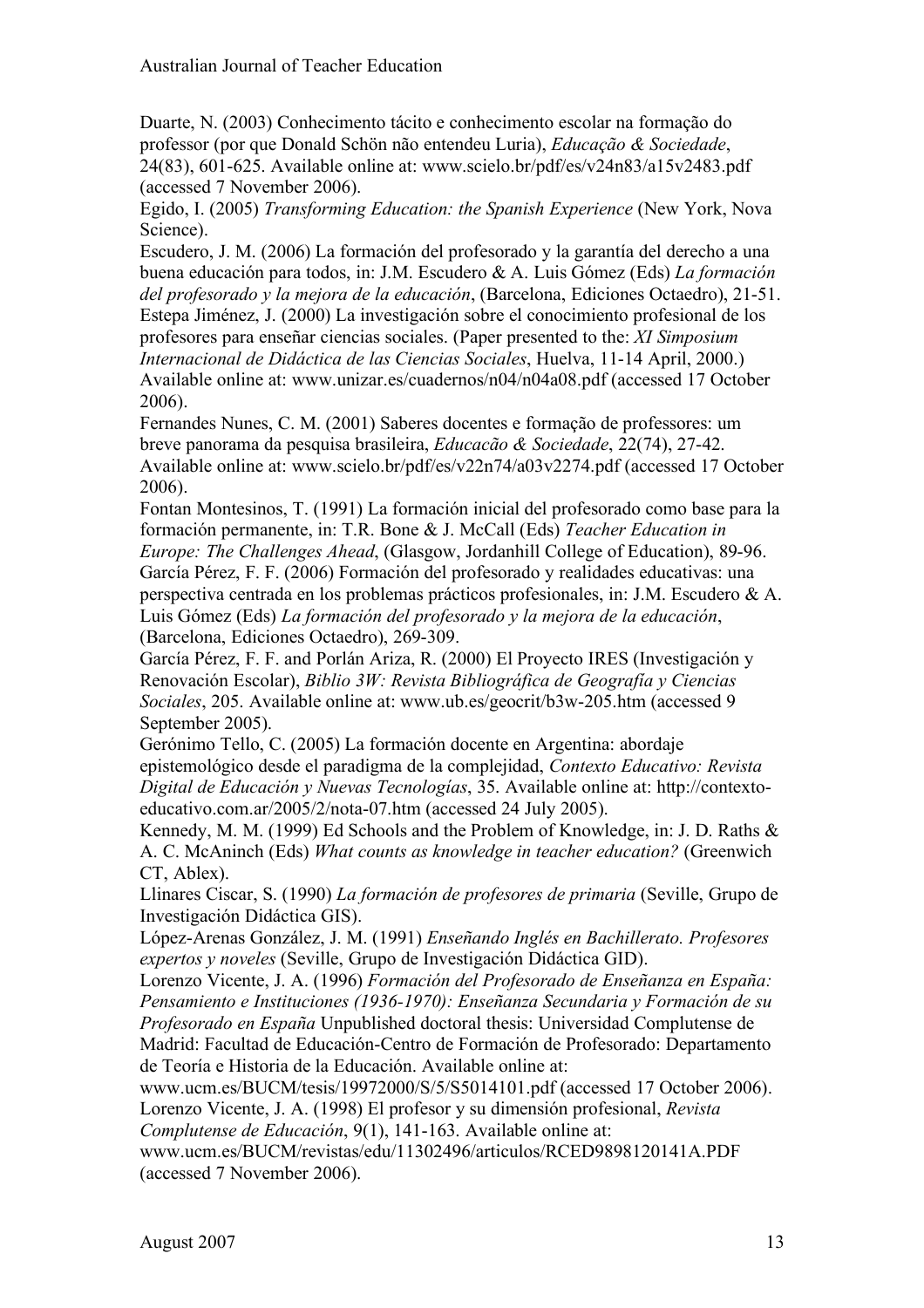Luis Gómez, A. (1998) Pragmatismo Crítico, Academicismo Cognitivo y Cualificación Profesional: Transposición Didáctica y Formación de Profesores para la Enseñanza de las Ciencias Sociales, *Biblio 3W. Revista Bibliográfica de Geografía y Ciencias Sociales*, 128. Available online at: www.ub.es/geocrit/b3w-128.htm (accessed 28 November 2005).

Marcelo García, C. (1992) Como conocen los profesores la material que enseñan. Algunas contribuciones de la investigación sobre conocimiento didáctico del contenido. (Paper presented to the conference on: *Las didácticas específicas en la formación del profesorado*, Santiago de Compostela, 6-10 July, 1992.) Available online at: http://prometeo.us.es/idea/mie/pub/marcelo/Como%20conocen.pdf (accessed 10 October 2006).

Maza, C. (1991) Preconceptos erróneos en multiplicación y division entre futuros profesores, *Infancia y Aprendizaje*, 56, 93-103.

MEC (2004) *Una educación de calidad para todos y entre todos* (Madrid, Ministerio de Educación y Ciencia).

Mellado, V. (1985) *Conocimiento de Fisíca de los alumnos que ingresan en la especialidad de Ciencias de la Escuela Universitaria de Magisterio de Badajoz* (Badajoz, Instituto de Ciencias de la Educación).

Menéndez Ureña, E. (2000) La Institución Libre de Enseñanza y Alemania, in: J. de Salas & D. Briesemeister (Eds) *Las influencias de las culturas académicas alemana y española desde 1898 hasta 1936* (Madrid-Frankfurt, Iberoamericana-Vervuert), 61- 73.

Montero, L. (2002a) *La construcción del conocimiento profesional docente* (Rosario, Homo Sapiens Ediciones).

Montero, L. (2002b) La formación inicial, ¿puerta de entrada al desarrollo profesional?, *Educar*, 30, 69-89. Available online at

www.bib.uab.es/pub/educar/0211819Xn30p69.pdf (accessed 26 October 2006). Montero, L. (2006) Las instituciones de la formación permanente, los formadores y las políticas de formación en el Estado de las Autonomías, in: J.M. Escudero & A. Luis Gómez (Eds) *La formación del profesorado y la mejora de la educación*, (Barcelona, Ediciones Octaedro), 155-194.

Navarro García, C. (2002) La figura del maestro en la escuela de la República, *Revista Interuniversitaria de Formación de Profesorado*, 43, 21-37. Available online at: http://redalyc.uaemex.mx/redalyc/pdf/274/27404304.pdf (accessed 17 October 2006).

Nono, M. A. (2005) *Casos de Ensino e Professoras Iniciantes* Unpublished doctoral thesis: Universidade Federal de São Carlos: Centro de Educação e Ciências Humanas. Available online at: www.bdtd.ufscar.br/tde\_arquivos/8/TDE-2005-04-

07T06:16:17Z-577/Publico/TeseMAN.pdf (accessed 17 October 2006).

Nono, M. A. & Mizukami, M. da G. N. (2001) Aprendendo a ensinar: futuras professoras das séries iniciais do ensino fundamental e casos de ensino. (Paper

presented to: *Associação Nacional de Pós-Graduação e Pesquisa em Educação [24a*

*Reunião Annual]*, Caxambu, 7-11 October 2001.) Available online at:

www.anped.org.br/24/T0821509862272.doc (accessed 17 October 2006).

Nubiola, J. & Sierra, B. (2001) La recepción de Dewey en España y Latinoamérica, *Utopía y Praxis Latinoamericana*, 6(13), 107-119. Available online at:

www.unav.es/users/Articulo55.pdf (accessed 7 November 2006).

Pérez Luna, E. (2003) Para pensar en la formación del docente venezolano del siglo XXI, *Revista de Teoría y Didáctica de las Ciencias Sociales*, 8, 189-208. Available online at: